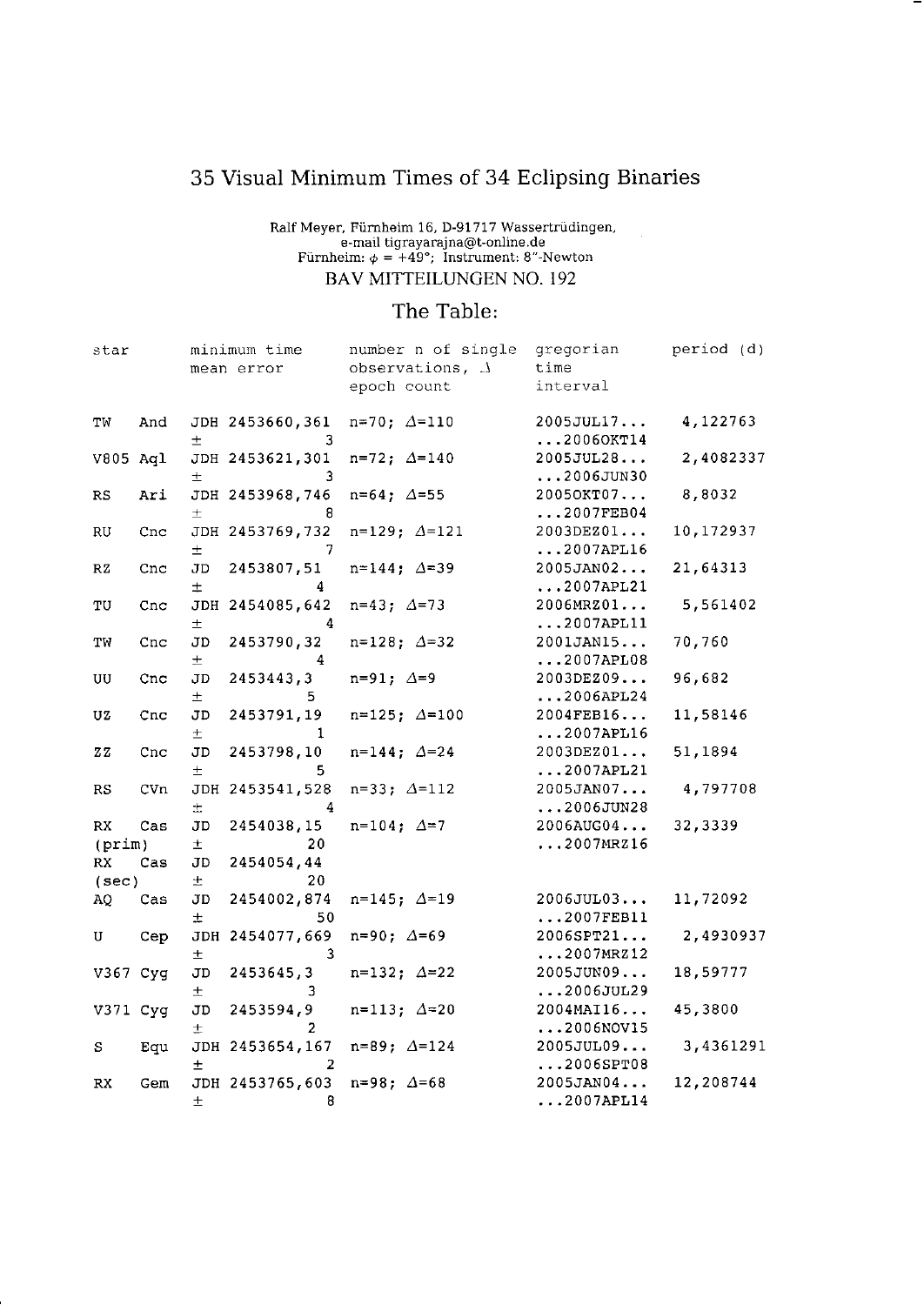| star     |     |                   | minimum time<br>mean error              | number n of single<br>observations, $\Delta$<br>epoch count | gregorian<br>time<br>interval   | period (d) |
|----------|-----|-------------------|-----------------------------------------|-------------------------------------------------------------|---------------------------------|------------|
| RY       | Gem | $^{+}$            | JDH 2454083,284<br>4                    | $n=79; \Delta=48$                                           | 2006JAN22<br>$\ldots$ 2007APL13 | 9,300525   |
| AW       | Her | $\pm$             | JDH 2453926,012<br>5                    | $n = 69; \Delta = 52$                                       | 2005JUL13<br>20060KT14          | 8,800806   |
| AI       | Hya | $^{+}$            | JDH 2453787,80<br>6                     | $n=63; \Delta=104$                                          | 2004DEZ09<br>$\ldots$ 2007APL19 | 8,289676   |
| GM       | Hya | 土                 | JDH 2453761,95<br>2                     | $n=39; \Delta=67$                                           | 2005JAN13<br>2007APL09          | 12,18511   |
| AU       | Mon | 土                 | JDH 2453769,957<br>8                    | $n=188; \Delta=110$                                         | 2003DEZ01<br>$\ldots$ 2007APL01 | 11,1130371 |
| FM       | Ori | 土                 | JD 2453451,85<br>2                      | $n=207; \Delta=56$                                          | 20030KT26<br>$\ldots$ 2007APL01 | 22,1445    |
| V643 Ori |     | JD<br>$^{+}$      | 2453431,82<br>4                         | $n=68; \Delta=22$                                           | 2004JAN02<br>2007MRZ12          | 52,42197   |
| DF       | Peg | $\pm$             | JDH 2453657,625<br>7                    | $n=51; \Delta=31$                                           | 2005JUL17<br>$20060$ KT16       | 14,698822  |
| RY       | Per | $\pm$             | JDH 2453893,537<br>6                    | n=92; $\Delta$ =71                                          | 2005OKT16<br>$\ldots$ 2007FEB15 | 6,8635663  |
| ST       | Per | $\pm$             | JDH 2454084,082<br>$\mathfrak{D}$       | $n = 59; \Delta = 72$                                       | 2006SPT01<br>$\ldots$ 2007MRZ11 | 2,648389   |
| AB       | Per | $\pm$             | JDH 2453797,29<br>2                     | $n = 96; \Delta = 74$                                       | 2005SPT04<br>$\ldots$ 2007FEB16 | 7,160098   |
| ΑY       | Per | $^{+}$            | JDH 2453661,354<br>7                    | $n=135; \Delta=133$                                         | 2002SPT12<br>$2006$ DEZ27       | 11,776511  |
| U        | Sqe | $^{+}$            | JDH 2453651,231<br>2                    | $n=68; \Delta=100$                                          | 2005JUL28<br>2006JUL01          | 3,3806184  |
| EТ       | Tau | $\pm$             | JDH 2453379,880<br>8                    | $n = 196; \Delta = 335$                                     | 2001OKT02<br>$\ldots$ 2007APL04 | 5,996879   |
| W        | UMi | $\qquad \qquad +$ | JDH 2453917,443 $n=94; \Delta=90$<br>6  |                                                             | 2006MRZ20<br>$2006$ AUG20       | 1,7011383  |
| RS       | Vul | 土                 | JDH 2453620,429 n=85; $\Delta$ =93<br>4 |                                                             | 2005JUL14<br>$\ldots$ 2006SPT04 | 4,4776635  |

Remarks:

- 1. JDH means, that the time argument of each single observation has been reduced to the sun (others: JD).
- 2. I used the periods given in the last column of the table to reduce my time arguments into a standard epoch. Except for RX Gem and AB Per these periods have been reported in the literature. I do not give detailed references.
- 3. On the following figures with lightcurves: All abscissae are scaled in JD. All ordinates are scaled in magnitudes (the minus signs should be ignored). The red arrowheads and lines indicate the instant of minimum.
- 4. On my magnitudes: I observe using an artificial, visual step scale. Having finished my observations I find magnitudes either by comparing my step values with reported comparison star magnitudes or by comparing extreme values of the step scale with maximum and minimum magnitudes reported in the GCVS. I **never** refer single visual observations directly to magnitudes the way the AAVSO does. I regard this immediate referral as naive and inadequate.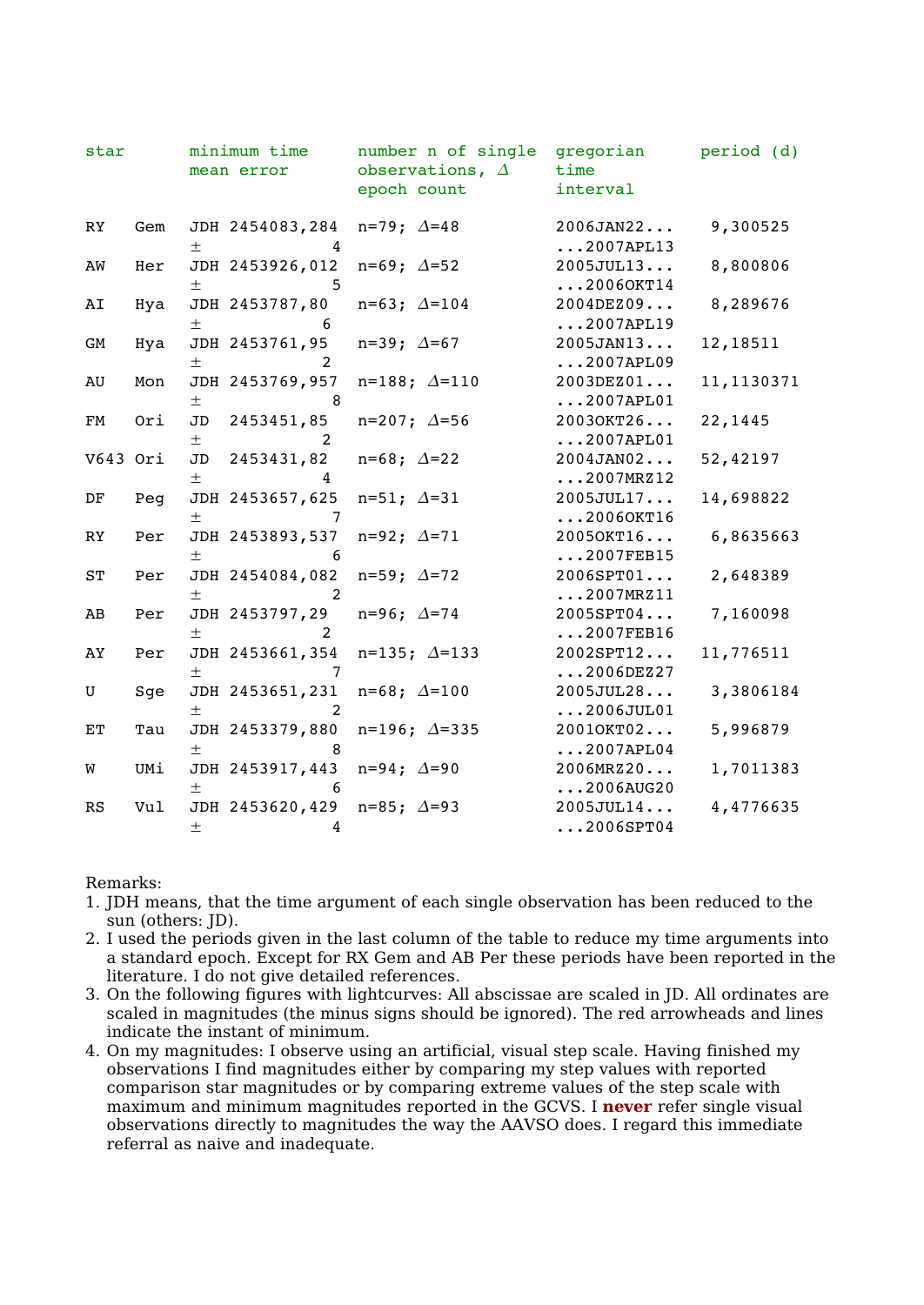

Lightcurve of FM Orionis - complete epoch and detail: